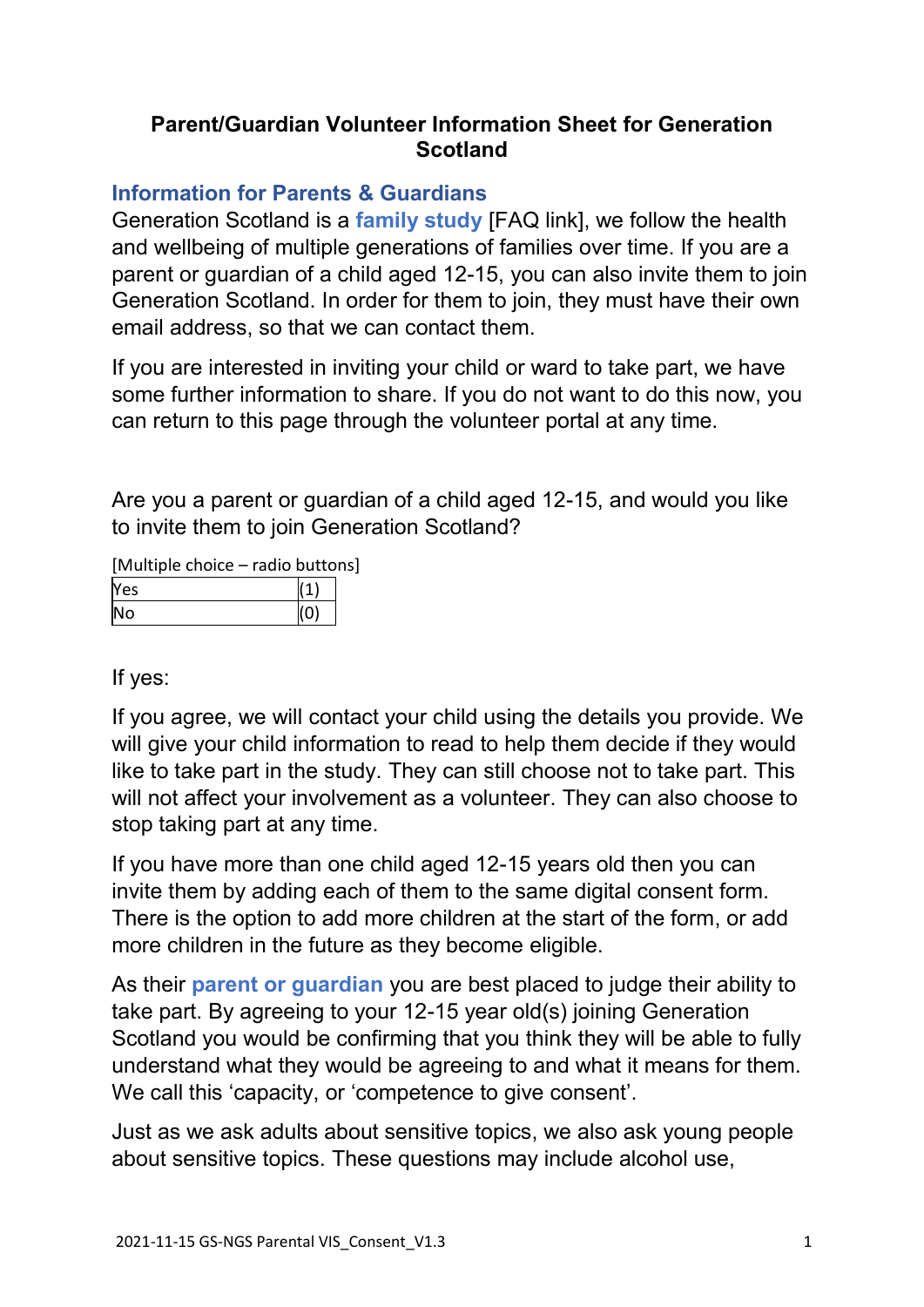smoking, how they feel about food, their body, gender identity and bullying. They may choose to skip any questions they do not wish to answer during the questionnaire. The whole list of questions is available at the link below. They should be given privacy to complete the questionnaire, and their answers will not be shared with to you.

## LINK

This study is for research purposes only and is not a pathway to clinical treatment. As we mentioned when you joined the study, we are unable to give individual feedback. We provide useful resources and contact details of organisations who support young people and families on some of the topics mentioned in the study below.

### LINK

We have also taken some extra steps to make sure young people understand what they are agreeing to:

- **12-15 year olds** can only join Generation Scotland if a parent or guardian is a volunteer and has agreed they can take part.
- **12-15 year olds** will be asked 2 questions after they read through our volunteer information. This isn't to test them, it's to make sure we explain our study well. They shouldn't worry if they get one question wrong. They can reread the information page and try again. If there's anything they want explained further, they can always **contact us** for more information.

Click the link below to see copies of the Volunteer Information and Consent forms for 12-15 year olds.

### LINK

Please press next to invite your 12-15 year old.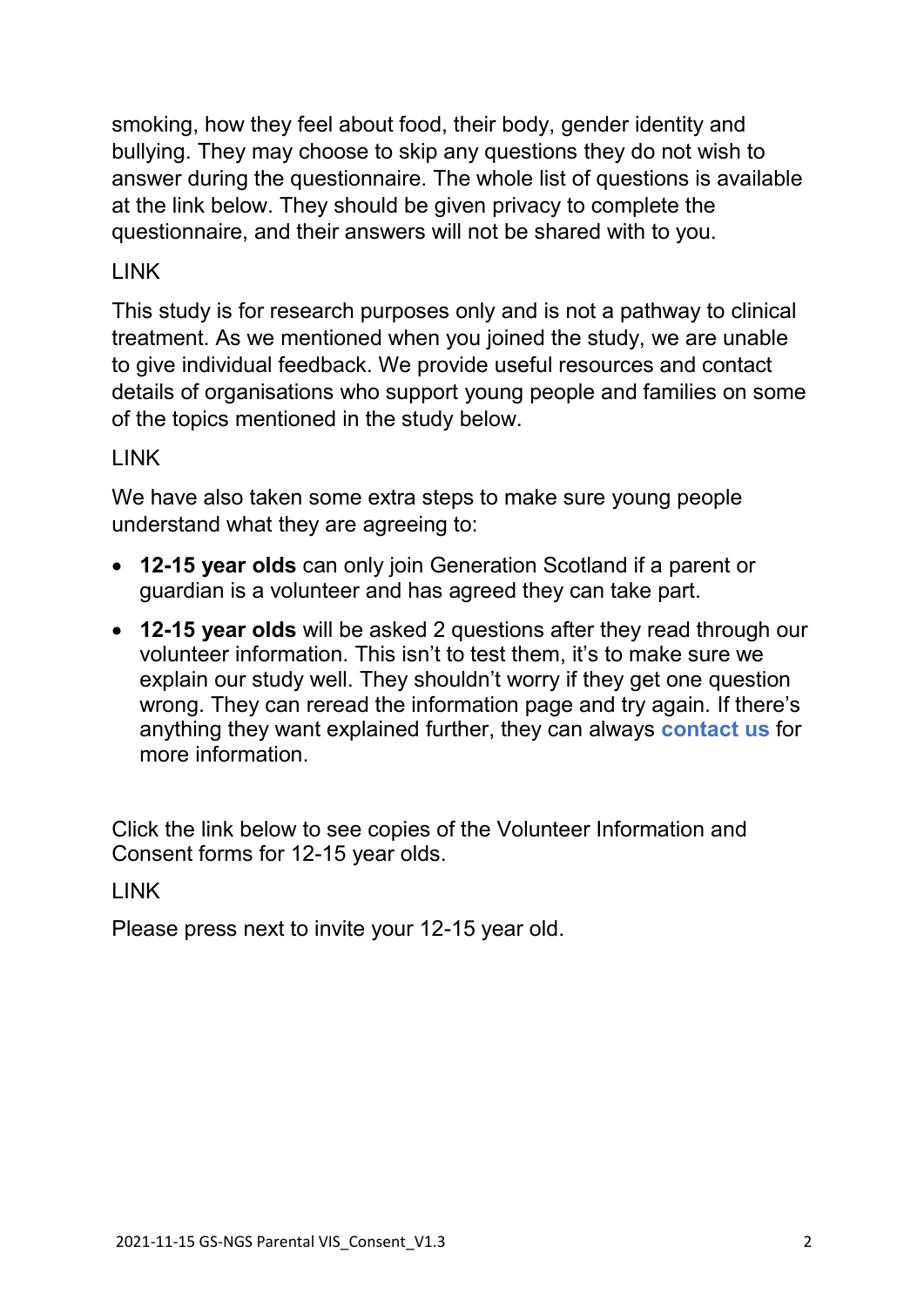### **Parent/Guardian Consent Form for Generation Scotland**

**Name:**

**Date of Birth:**

**Email address:**

#### **Please read the following statements and tick the boxes to agree**

I confirm that I have read and understood the Generation Scotland Parent/Guardian Information for taking part in Generation Scotland and have had the opportunity to ask questions.

Insert name(s), email address(es) and date of birth(s) of each child (or ward) you wish to be invited to take part in Generation Scotland:

*(expanding form +add child line on form)* 1.Name:(type in child's name) Email (type in child's email) Date of birth (type in child's date of birth) 2.Name:(type in child's name) Email (type in child's email) Date of birth (type in child's date of birth) 3.Name:(type in child's name) Email (type in child's email) Date of birth (type in child's date of birth) 4.*(Add child)*

For each child named above:

I understand that as my child named above is not yet 16 years of age I must provide agreement for them to take part in Generation Scotland.

I confirm that my child named above has the capacity, or competence to understand the full nature of what they are agreeing to.

I understand that my child's participation in this project is voluntary and that my child is free to withdraw at any time, without giving any reason, and without their medical care or legal rights being affected.

I agree to let my child give a saliva sample for research to be tested as outlined in the information sheet. I understand that this testing will include analysis of my child's genetic code.

I agree to the storage and study of any of my child's surplus samples (e.g. blood, urine or other tissue) remaining after any routine clinical testing by the NHS.

I agree to my child's past and future health, health-related and administrative records being shared with Generation Scotland. I agree to the use of this information and other information about my child for health-related research purposes and to keep in touch with my child.

I agree to have my child's samples and data analysed and stored in a secure and anonymised way under the control of the Generation Scotland team, and used for approved health research.